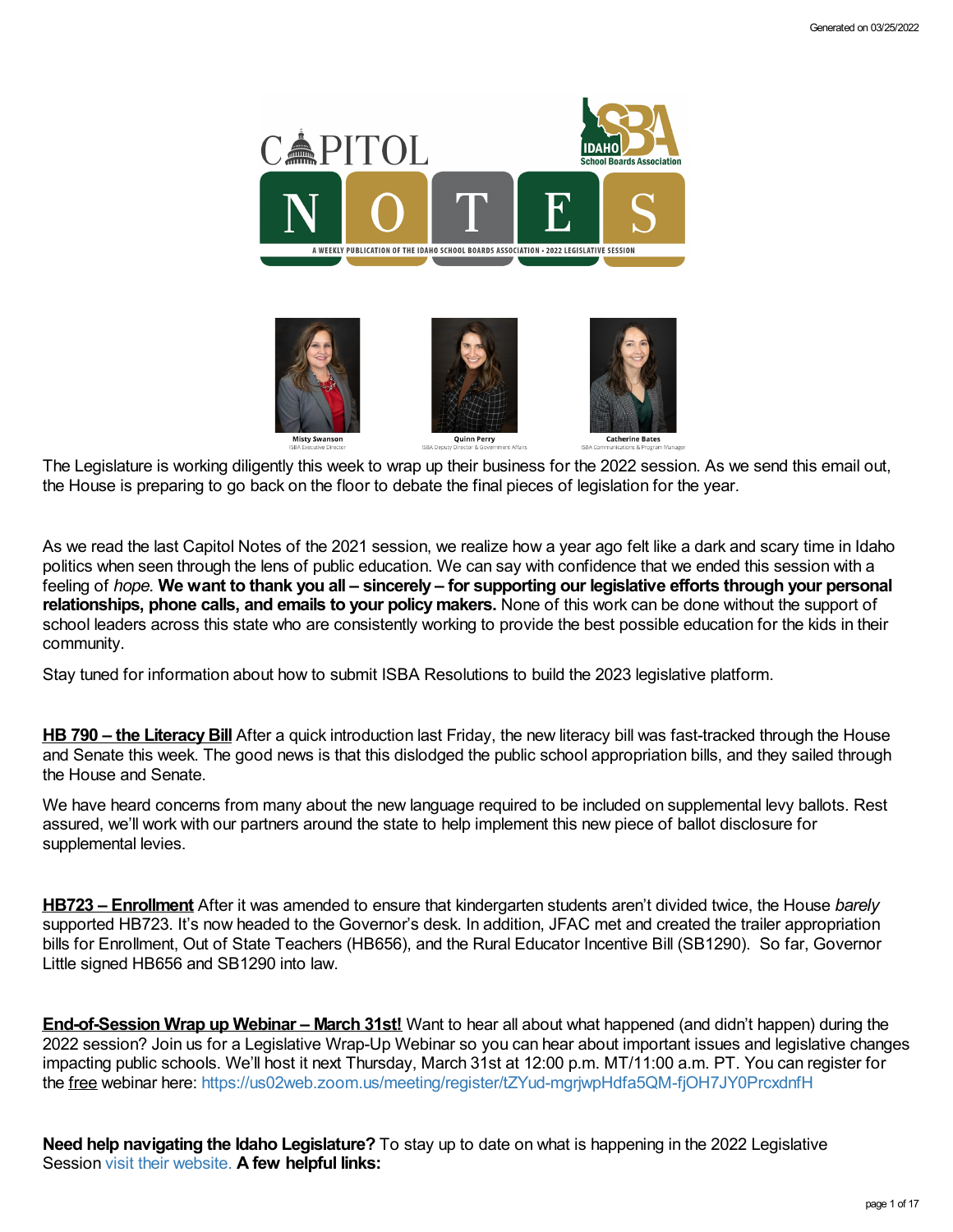Find your legislative representatives [here.](https://legislature.idaho.gov/legislators/whosmylegislator/)

Find the House Committee Agendas [here.](https://legislature.idaho.gov/sessioninfo/agenda/hagenda/)

Find the Senate Committee Agendas [here.](https://legislature.idaho.gov/sessioninfo/agenda/sagenda/)

## **Color Coded Bill Key:**

**Pink: Bills that are urgent | Green: ISBA Sponsored Bill | Yellow: Monitoring - Impact | Blue: Monitoring - No Expected Impact** 

**Tracking:** Monitoring - Impact | **H [0807](https://legislature.idaho.gov/sessioninfo/2022/legislation/H0807/) | Relates to the appropriation to the Public Schools Educational Support** Program for the Divisions of Administrators and Operations, and to the Idaho Legislature for fiscal year 2023.

**Introduced:** 03/23/2022 | **Last Action:** Mar 24, 2022 - Reported Enrolled; Signed by Speaker; Transmitted to Senate

**Our Position:** Support

**Staff Analysis:**

This is the trailer appropriation for H723 which moves schools to be counted on enrollment.

**Tracking:** Monitoring - Impact | **H [0805](https://legislature.idaho.gov/sessioninfo/2022/legislation/H0805/) | Relates to the appropriation to the Public Schools Educational Support Program's Division of Teachers for fiscal year 2023.**

**Introduced:** 03/23/2022 | **Last Action:** Mar 24, 2022 - Reported Enrolled; Signed by Speaker; Transmitted to Senate

**Our Position:** Support

**Staff Analysis:**

This is the trailer appropriation for H656, related to placing out of state teachers on the career ladder.

**Tracking:** Monitoring - Impact | **H [0804](https://legislature.idaho.gov/sessioninfo/2022/legislation/H0804/) | Relates to the appropriation to the Department of Education for fiscal year 2023.**

**Introduced:** 03/23/2022 | **Last Action:** Mar 24, 2022 - Reported Enrolled; Signed by Speaker; Transmitted to Senate

**Our Position:** Neutral

**Staff Analysis:**

This is the trailer appropriation for HB 716 related to content standards.

**Tracking:** Monitoring - Impact | **H [0797](https://legislature.idaho.gov/sessioninfo/2022/legislation/H0797/) | Relates to the appropriation to the Public Schools Educational Support Program's Division of Operations for fiscal years 2022 and 2023.**

**Introduced:** 03/21/2022 | **Last Action:** Mar 24, 2022 - Returned Signed by the President; Ordered Transmitted to Governor

**Our Position:** Support

## **Staff Analysis:**

This is the public schools budget for operations.

**Tracking:** Monitoring - Impact | **H [0796](https://legislature.idaho.gov/sessioninfo/2022/legislation/H0796/) | Relates to the appropriation to the Public Schools Educational Support Program's Division of Facilities for fiscal year 2023.**

**Introduced:** 03/21/2022 | **Last Action:** Mar 24, 2022 - Returned Signed by the President; Ordered Transmitted to Governor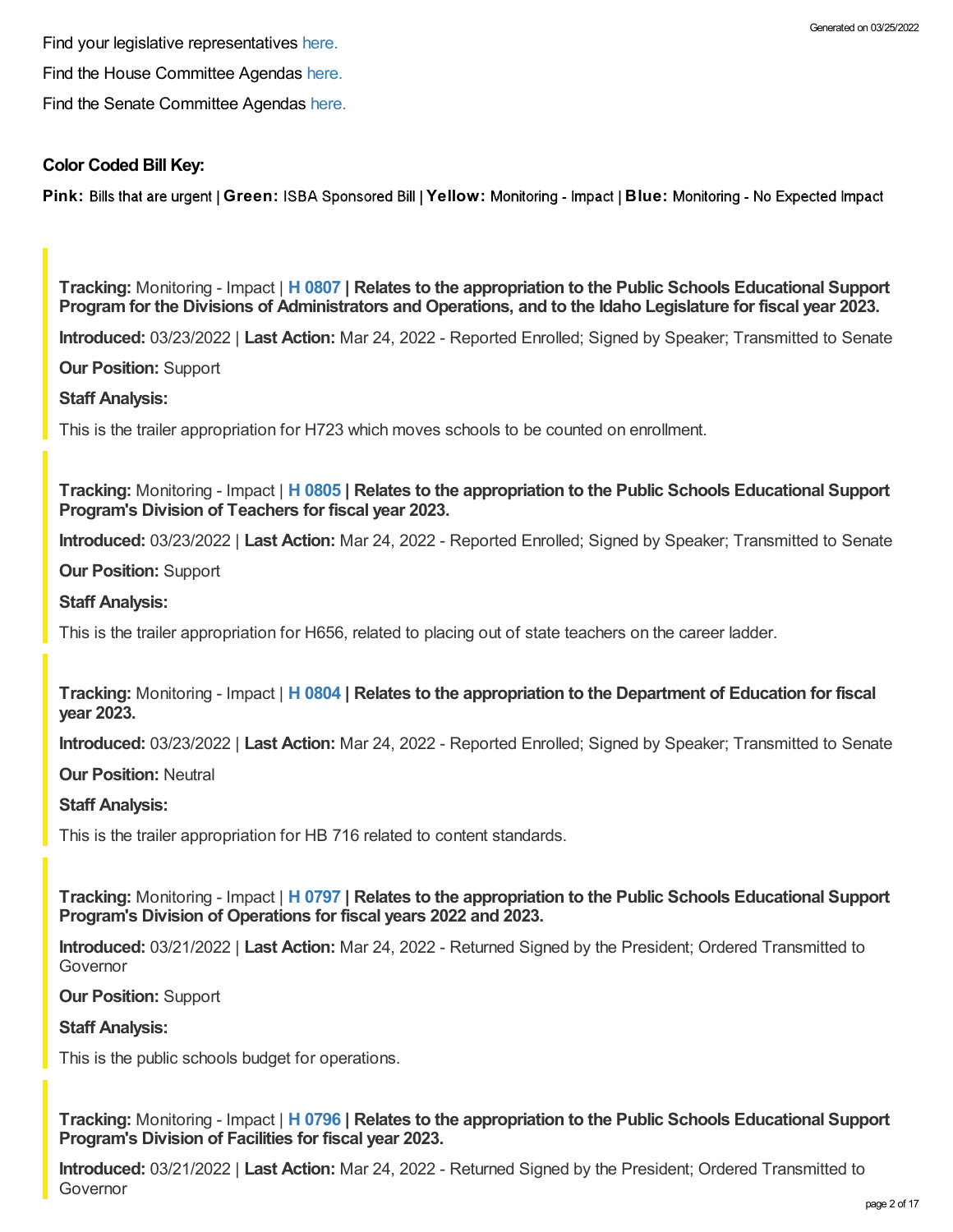# **Our Position:** Support

# **Staff Analysis:**

This is the public schools budget for facilities.

**Tracking:** Monitoring - Impact | **H [0795](https://legislature.idaho.gov/sessioninfo/2022/legislation/H0795/) | Relates to the appropriation to the Public Schools Educational Support Program's Division of Central Services for fiscal year 2023.**

**Introduced:** 03/21/2022 | **Last Action:** Mar 24, 2022 - Returned Signed by the President; Ordered Transmitted to Governor

**Our Position:** Support

## **Staff Analysis:**

This is the public schools budget for the division of central services.

**Tracking:** Monitoring - Impact | **H [0793](https://legislature.idaho.gov/sessioninfo/2022/legislation/H0793/) | Relates to the appropriation to the Public Schools Educational Support Program's Division of Teachers for fiscal year 2023.**

**Introduced:** 03/21/2022 | **Last Action:** Mar 24, 2022 - Returned Signed by the President; Ordered Transmitted to Governor

**Our Position:** Support

## **Staff Analysis:**

This is the public schools budget for the Teachers Division.

**Tracking:** Monitoring - Impact | **H [0792](https://legislature.idaho.gov/sessioninfo/2022/legislation/H0792/) | Relates to the appropriation to the Public Schools Educational Support Program's Division of Administrators for fiscal years 2022 and 2023.**

**Introduced:** 03/21/2022 | **Last Action:** Mar 24, 2022 - Returned Signed by the President; Ordered Transmitted to Governor

## **Our Position:** Support

# **Staff Analysis:**

This is the appropriation bill that includes the Division of Administrators.

Tracking: Urgent | H [0790](https://legislature.idaho.gov/sessioninfo/2022/legislation/H0790/) | Amends and adds to existing law to provide funding for literacy intervention, to provide for a ballot disclosure on the purposes of levy funds, and to provide that supplemental levy revenues **may be used only for the purposes identified in the disclosure.**

**Introduced:** 03/21/2022 | **Last Action:** Mar 24, 2022 - Returned Signed by the President; Ordered Transmitted to Governor

## **Our Position:** Neutral

# **Staff Analysis:**

This bill replaces SB1373 and changes the literacy distribution to say that 50% of funds are distributed based on enrollment, but the remainder would be based on growth to proficiency. It would weight economically disadvantaged students as 1.75, and would ensure funding for schools with very few students. It also adds additional levy disclosure that would require that school districts include, in simple, understandable language, a description and approximate amount of levy funds for each intended purpose. You'd be required to use those funds for those specific purposes only and would be required to publish, prior to your regular July meeting. a summary of levy revenues and the items they were used for along with the disclosure on that ballot for your patrons to compare. The bill has passed both the House and Senate and is expected to be signed into law.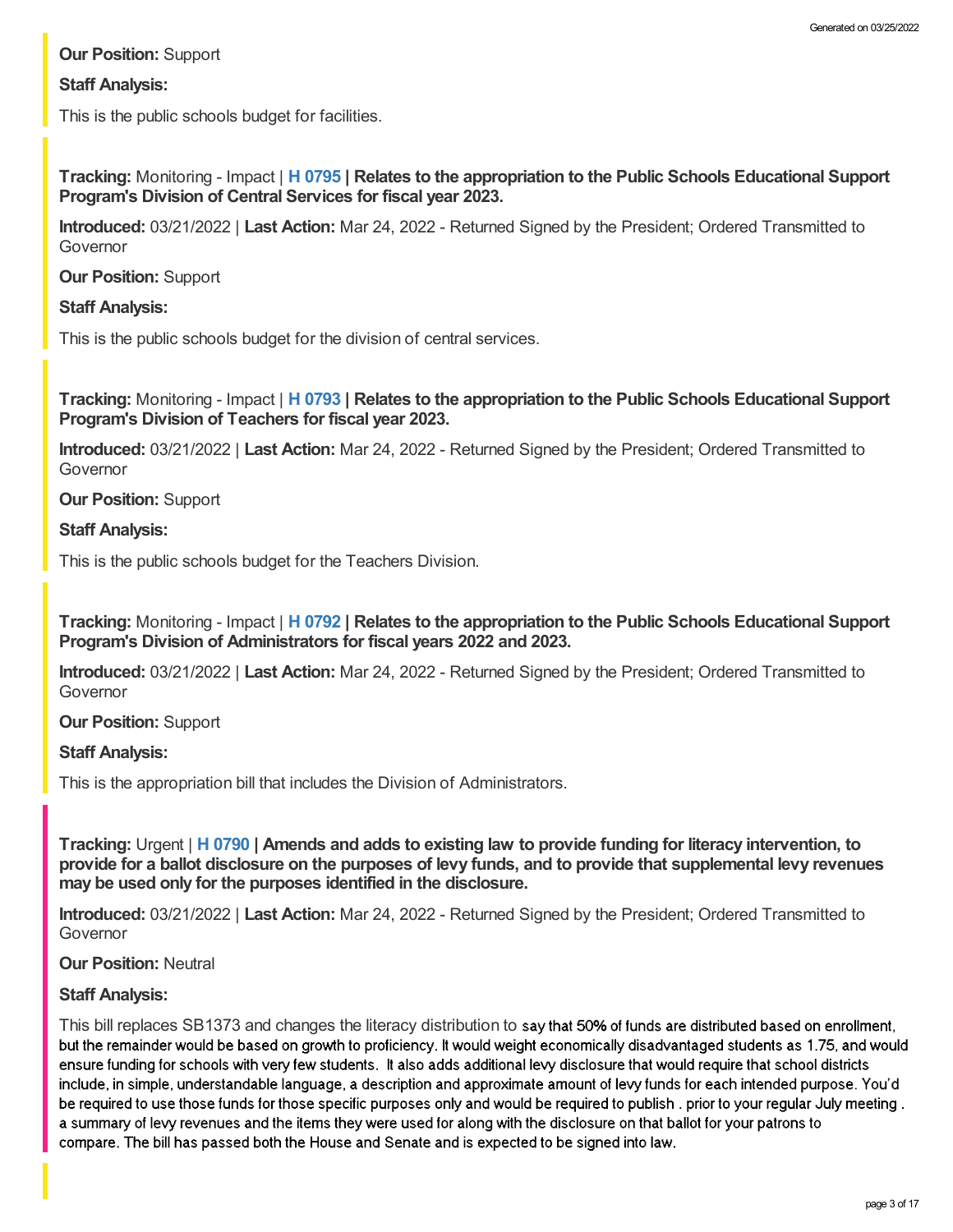**Tracking:** Monitoring - Impact | **H [0788](https://legislature.idaho.gov/sessioninfo/2022/legislation/H0788/) | Relates to the appropriation to the Public Schools Educational Support Program's Division of Children's Programs for fiscal year 2023.** Generated on 03/25/2022

**Introduced:** 03/17/2022 | **Last Action:** Mar 24, 2022 - to Senate

# **Our Position:** Support

## **Staff Analysis:**

This is a one of the public schools' budget bills and includes IDLA, school nutrition, mastery, literacy proficiency dollars, and more.

**Tracking:** Monitoring - Impact | **S [1404](https://legislature.idaho.gov/sessioninfo/2022/legislation/S1404/) | Relates to the appropriation to the Public Schools Educational Support** Program for the Division of Administrators, the Division of Teachers, and the Division of Operations for fiscal **year 2022.**

**Introduced:** 03/14/2022 | **Last Action:** Mar 23, 2022 - Reported signed by the Speaker & ordered delivered to Governor

## **Our Position:** Support

## **Staff Analysis:**

This is an FY2022 supplemental appropriate that is funding \$1,000 bonuses for administrators, teachers, pupil service staff, and classified positions.

Tracking: Monitoring - Impact | H [0741](https://legislature.idaho.gov/sessioninfo/2022/legislation/H0741/) | Amends and adds to existing law to provide property tax relief for owneroccupied homesteads, to increase the grocery tax credit, and to raise the sales and use tax rate to provide **replacement funding for local tax areas.**

**Introduced:** 03/04/2022 | **Last Action:** Mar 07, 2022 - Reported Printed and Referred to Revenue & Taxation

**Our Position:** Neutral

## **Staff Analysis:**

This bill does not appear to be moving forward this legislative session, but the sponsors hope to gain feedback throughout the interim. It would remove all property taxes - with the exception of voter-approved bonds and school levies - from owner-occupied residential properties by increasing the sales tax from 6% to 7.85%. It would also raise the grocery tax credit to \$175 per person. It would dedicate 1.65% of the increase to the local governments impacted such as cities and counties. It would, however, make Idaho's sales tax the highest in the country.

**Tracking:** Monitoring - Impact | **S [1374](https://legislature.idaho.gov/sessioninfo/2022/legislation/S1374/) | Adds to existing law to provide for career exploration courses.**

**Introduced:** 03/04/2022 | **Last Action:** Mar 21, 2022 - Returned from House Failed; to Secretary of Senate

## **Our Position:** Neutral

## **Staff Analysis:**

This legislation defines career exploration for 8th grade students to assist them in identifying potential interests and resulting career paths.

# **Tracking:** Urgent | **S [1373](https://legislature.idaho.gov/sessioninfo/2022/legislation/S1373/) | Amends existing law to provide for certain state funding distributions.**

**Introduced:** 03/04/2022 | **Last Action:** Mar 22, 2022 - U.C. to be returned to Education Committee

**Our Position:** Support

## **Staff Analysis:**

The bill would amend Idaho's Literacy Achievement & Accountability Act to state that literacy funds could be used for optional full-day Kindergarten. While it isn't a universal full-day kindergarten bill, it provides additional clarity on the use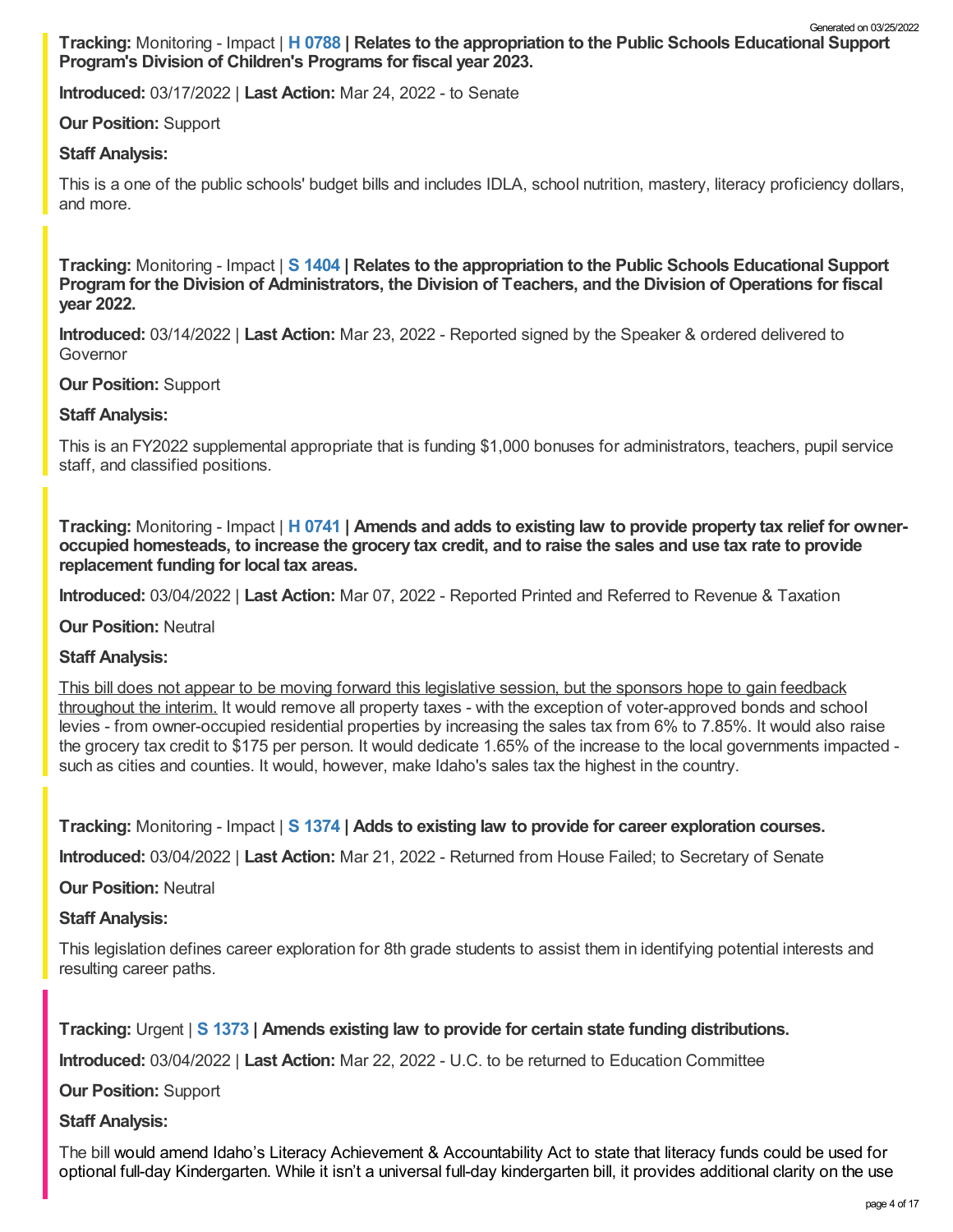of literacy funds and may provide enough resources for your school or district to offer full-day kindergarten. It also changes the literacy distribution formula to say that 50% of funds are distributed based on enrollment, but the remainder would be based on growth to proficiency. It would weight economically disadvantaged students as 1.75, and would ensure funding for schools with very few students. **We're supportive of the bill, but testified to concerns about the predictability and stability of programs when half the funds could be inconsistently distributed**. This legislation is on "life support" and is most likely dead for the session.

**Tracking:** Urgent | **H [0734](https://legislature.idaho.gov/sessioninfo/2022/legislation/H0734/) | Amends existing law to revise provisions regarding school-required actions to prevent the spread of infectious disease.**

**Introduced:** 03/03/2022 | **Last Action:** Mar 09, 2022 - Introduced, read first time; referred to: Education

**Our Position:** Oppose

**Staff Analysis:**

Like other bills that usurp a school boards decision on school operations, ISBA is opposed to this legislation on **the principle of local control.** This would require school districts and charter schools to allow for a religious, medical, or personal belief exemption to wearing a facial covering at school. It had a lightening fast hearing and passed the House, and is awaiting a hearing in Senate Education.

**Tracking:** Urgent | **H [0733](https://legislature.idaho.gov/sessioninfo/2022/legislation/H0733/) | Adds to existing law to prohibit evaluations, questionnaires, surveys, and data collection on a student's behavioral well-being without the approval of the school board and a parent or guardian.**

**Introduced:** 03/03/2022 | **Last Action:** Mar 03, 2022 - Reported Printed and Referred to Education

**Our Position:** Oppose

# **Staff Analysis:**

We have concerns with the legislation and believe it should be divided in to two separate bills. This legislation would require that schools cannot collect data by survey, evaluation, or questionnaire on a students behavior, trauma, attitude, or social emotional status be given without the approval of both the school board and their parent or guardian. It goes further, however, to say that all learning or curricular materials or activities used for social emotional learning and mental/behavioral well-being are displayed on a school website – including the title, author, organization and website of materials, link to learning materials or a brief description, or the identity of a teacher, staff member, or school official who created such material. It applies to charter schools as well. The hearing brought out a lot of opposition from stakeholders and school counselors. It was pulled from the agenda and is likely dead for the year. We have committed to working with the sponsor to ease concerns.

**Tracking:** Monitoring - Impact | **H [0732](https://legislature.idaho.gov/sessioninfo/2022/legislation/H0732/) | Amends existing law to provide that publicly funded programs shall not be designated as home schooling.**

**Introduced:** 03/03/2022 | **Last Action:** Mar 09, 2022 - U.C. to be placed on General Orders, no objection

**Our Position:** Neutral

**Staff Analysis:**

This legislation states in the compulsory attendance definition that no Idaho public school or department is allowed to designate any publicly funded program as "home schooling "or "homeschooling" nor shall they designate students who are enrolled in or receiving K-12 funding as either. It also seems to be targeted at Idaho's Virtual Charter schools that may consider themselves a "home schooling" program.

**Tracking:** Monitoring - Impact | **H [0731](https://legislature.idaho.gov/sessioninfo/2022/legislation/H0731/) | Amends and adds to existing law to establish provisions regarding certain dyslexia interventions.**

**Introduced:** 03/03/2022 | **Last Action:** Mar 24, 2022 - Reported Signed by Governor on March 23, 2022 Session Law Chapter Effective:

Generated on 03/25/2022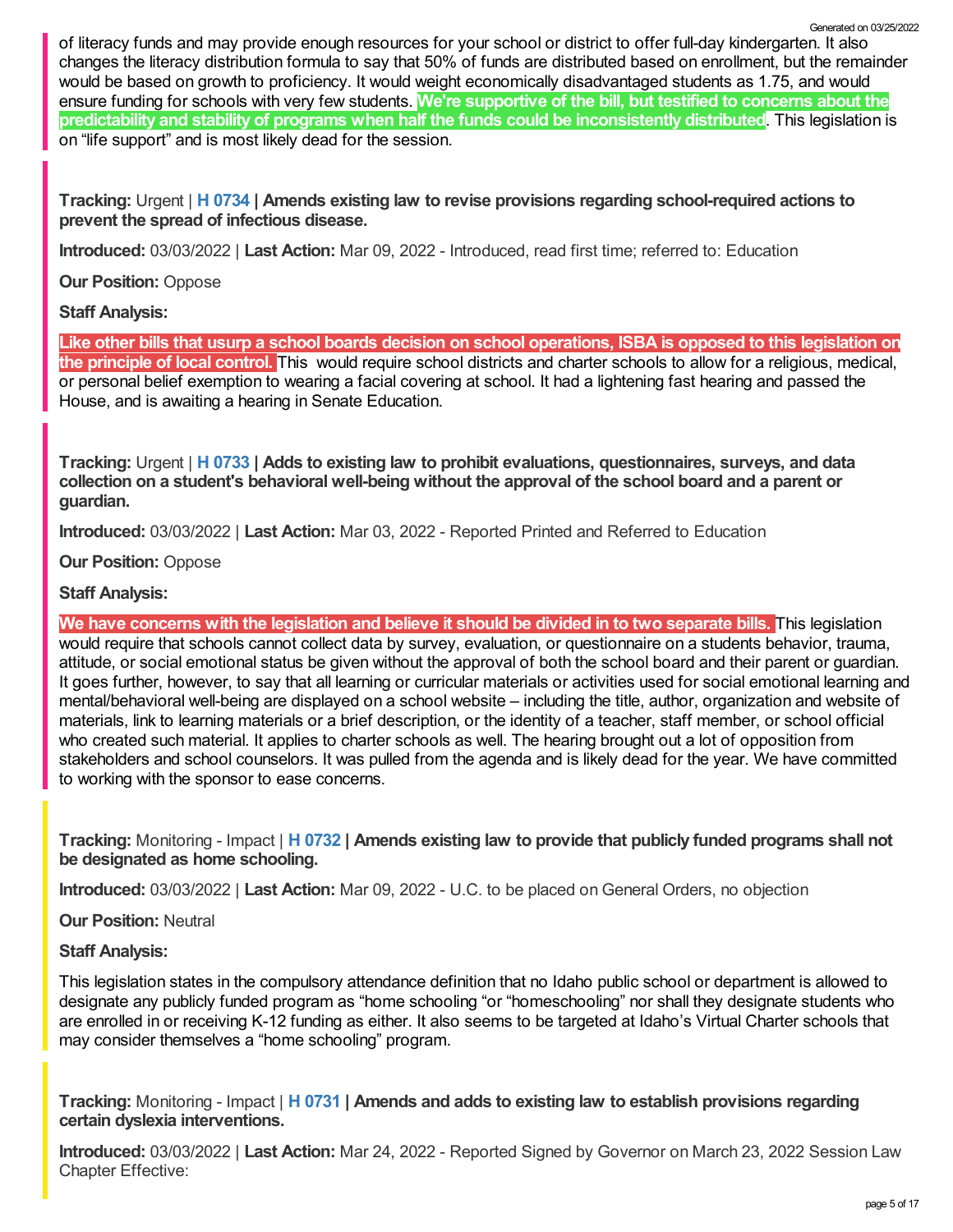# **Our Position:** Neutral

# **Staff Analysis:**

This legislation is a compromise dyslexia bill that first defines dyslexia, and then directs the State Department of Education to create screening tools and intervention practices to support children with dyslexia. It does require LEA to provide evidence-based interventions in alignment with the literacy plan and dyslexia handbook. It would also require all instructional staff member and coaches involved in the instruction of students in Kindergarten through grade 5, including special education teachers, to receive professional development on dyslexia interventions. Also by 2023, every teacher, administrators, and school counselors with instructional certificates in grades 6-12are required to have received professional development on characteristics of dyslexia. By 20215, all teachers or administrators with a K-8 endorsement, exceptional child endorsement, blended early childhood, or school counselor serving students in K-5th grade earn one or more credits of professional development on dyslexia and understanding the pedagogy for instructing students with dyslexia in order to re-certify. This legislation has passed the House, Senate Education, and is expected to pass the full Senate.

**Tracking:** Monitoring - Impact | **H [0723](https://legislature.idaho.gov/sessioninfo/2022/legislation/H0723/) | Adds to existing law to provide that enrollment shall replace average** daily attendance in funding formulas for fiscal years 2023 and 2024 and to provide for a study committee on the **public school funding formula.**

**Introduced:** 03/02/2022 | **Last Action:** Mar 24, 2022 - Delivered to Governor at 10:45 a.m. on March 24, 2022

**Our Position:** Support

## **Staff Analysis:**

A compromise on moving the state permanently to Enrollment and away from average daily attendance, this bill would fund schools on full-time equivalent enrollment for FY23 and FY24. It would also call for a new committee to study Idaho's funding formula. **This legislation was amended in the Senate, and must go back to the House for 'concurrence' on the Senate amendments.**

**Tracking:** Monitoring - Impact | **H [0717](https://legislature.idaho.gov/sessioninfo/2022/legislation/H0717/) | Amends existing law to provide an alternative means to determine school readiness.**

**Introduced:** 03/01/2022 | **Last Action:** Mar 02, 2022 - Reported Printed and Referred to Education

**Our Position:** Support

# **Staff Analysis:**

**ISBA supports this legislation based on an ISBA Resolution on school age flexibility.** This legislation would amend Idaho's school age statute that says if a child's parent or guardian have determined that a child is "school-ready" and their 5th birthday is before the 31st of December, a child may be eligible to enroll in school at age 4.

Tracking: Urgent | H [0716](https://legislature.idaho.gov/sessioninfo/2022/legislation/H0716/) | Adds to existing law to provide for the adoption of initial certification and content **standards prepared by 2020-2021 work groups.**

**Introduced:** 03/01/2022 | **Last Action:** Mar 24, 2022 - Reported Signed by Governor on March 23, 2022 Session Law Chapter Effective:

## **Our Position:** Neutral

# **Staff Analysis:**

This legislation directs the State Board of Education to adopt the draft Idaho Content Standards for English Language Arts, Mathematics, and Science. The bill passed the Committee and will head to the House Floor. We testified to go on record that we hope to see a commitment from the legislature to receive the financial resources needed to implement these standards.

**Tracking:** Monitoring - Impact | **H [0701](https://legislature.idaho.gov/sessioninfo/2022/legislation/H0701/) | Adds to existing law to establish the Idaho Workforce Housing Fund and to provide for the allocation of funds.**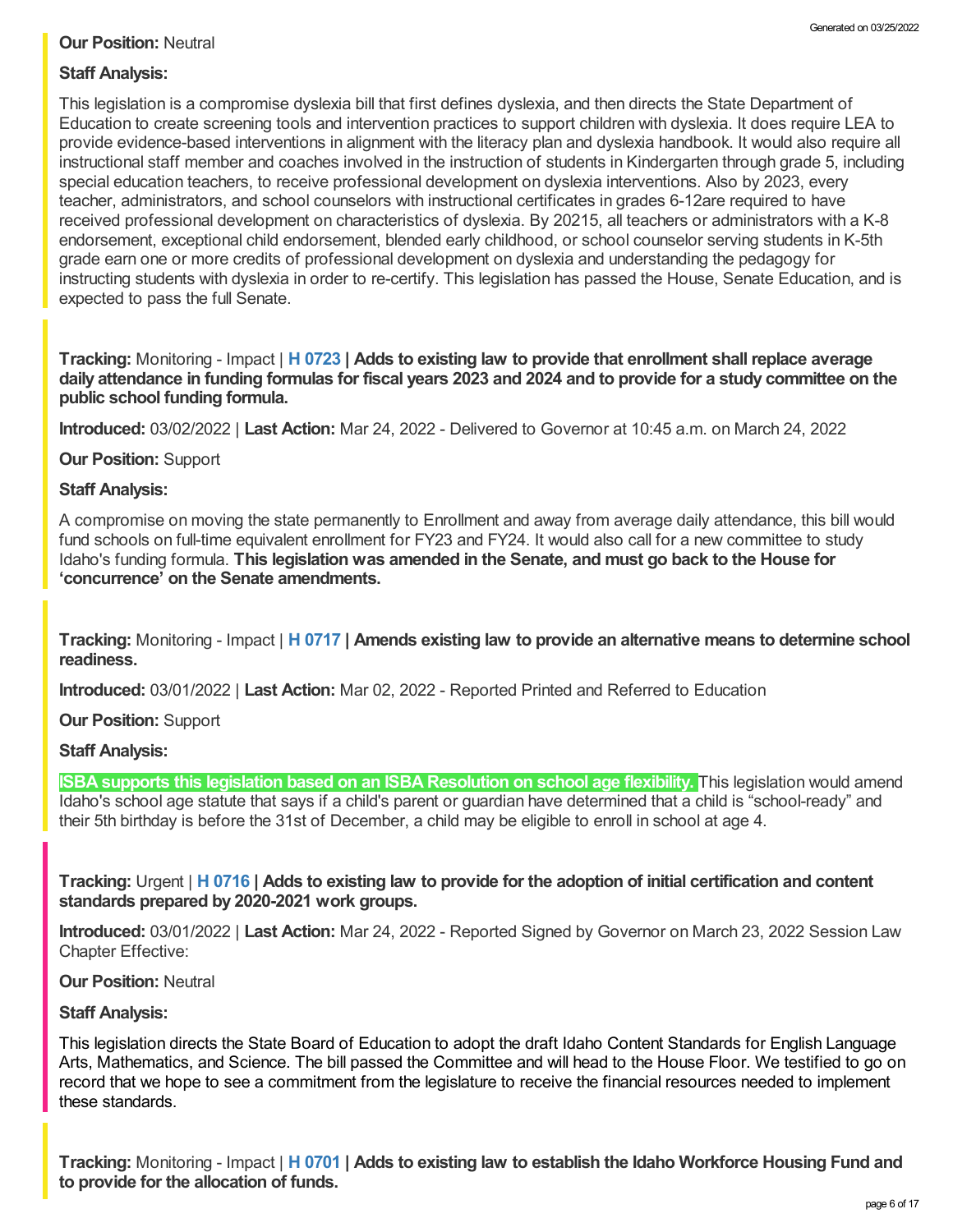**Introduced:** 02/28/2022 | **Last Action:** Mar 24, 2022 - Returned Signed by the President; Ordered Transmitted to Governor Generated on 03/25/2022

**Our Position:** Support

# **Staff Analysis:**

ISBA Supports this legislation. It passed the House and is expected to be heard very soon in the Senate. This legislation would create an advisory commission who would be tasked with developing, implementing, and maintaining a statewide workforce housing plan. The fund would be created to accept funds appropriated by the legislature, and distribute funds according to the statewide workforce housing plan implemented by the Commission. We know that workforce housing is an issue deeply impacting school districts – in areas rural and urban. This is a step in the right direction to collaborate with other local governments and employers to be able to recruit and retain a workforce in Idaho's schools.

**Tracking:** Monitoring - No Expected Impact | **S [1354](https://legislature.idaho.gov/sessioninfo/2022/legislation/S1354/) | Amends existing law to establish an apprenticeship program for certain high school students.**

**Introduced:** 02/28/2022 | **Last Action:** Mar 21, 2022 - Reported signed by the Speaker & ordered delivered to Governor

**Our Position:** Neutral

## **Staff Analysis:**

This legislation would allow high school students who have completed two years of high school to enroll in a licensed barber or cosmetology program and begin accruing training hours during their junior year.

**Tracking:** Monitoring - Impact | **H [0680](https://legislature.idaho.gov/sessioninfo/2022/legislation/H0680/) | Amends existing law to provide that school boards shall have the authority to adopt policies and procedures regarding student clubs and organizations.**

**Introduced:** 02/24/2022 | **Last Action:** Feb 25, 2022 - Reported Printed and Referred to Education

**Our Position:** Neutral

## **Staff Analysis:**

This legislation would require that school districts and charter schools receive explicit parental permission for their student to participate in school clubs. It also requires that the school board approve and publish annual a list of all approved school clubs, advisors, and a description of the club and it's activities. While we do believe this creates a huge barrier for students to be able to participate in clubs, we're neutral on the legislation. In addition, it should be stated that schools cannot limit a students constitutional right to assemble.

**Tracking:** Urgent | **H [0676](https://legislature.idaho.gov/sessioninfo/2022/legislation/H0676/) | Amends existing law to provide a certain exception regarding concealed weapons, to revise provisions regarding preemption of firearms regulation, and to provide for civil enforcement for violations.**

**Introduced:** 02/23/2022 | **Last Action:** Feb 24, 2022 - Reported Printed and Referred to State Affairs

# **Our Position:** Oppose

# **Staff Analysis:**

This legislation would state that any public agency - including a school district or charter school - that leases, rents, or contracts with a private entity must not have the rights to prohibit the use or carry if firearms on it's property. In other words, if a school rents out it's gymnasium for an event, that private entity must allow people attending to bring their firearms to that event. Further, it would allow anyone to bring a civil lawsuit for damages against a political subdivision if they failed to comply. **This is a huge infringement on local control, and we're opposed to the bill.**

**Tracking:** Urgent | **H [0669](https://legislature.idaho.gov/sessioninfo/2022/legislation/H0669/) | Adds to existing law to establish provisions regarding the Hope and Opportunity Scholarship Act.**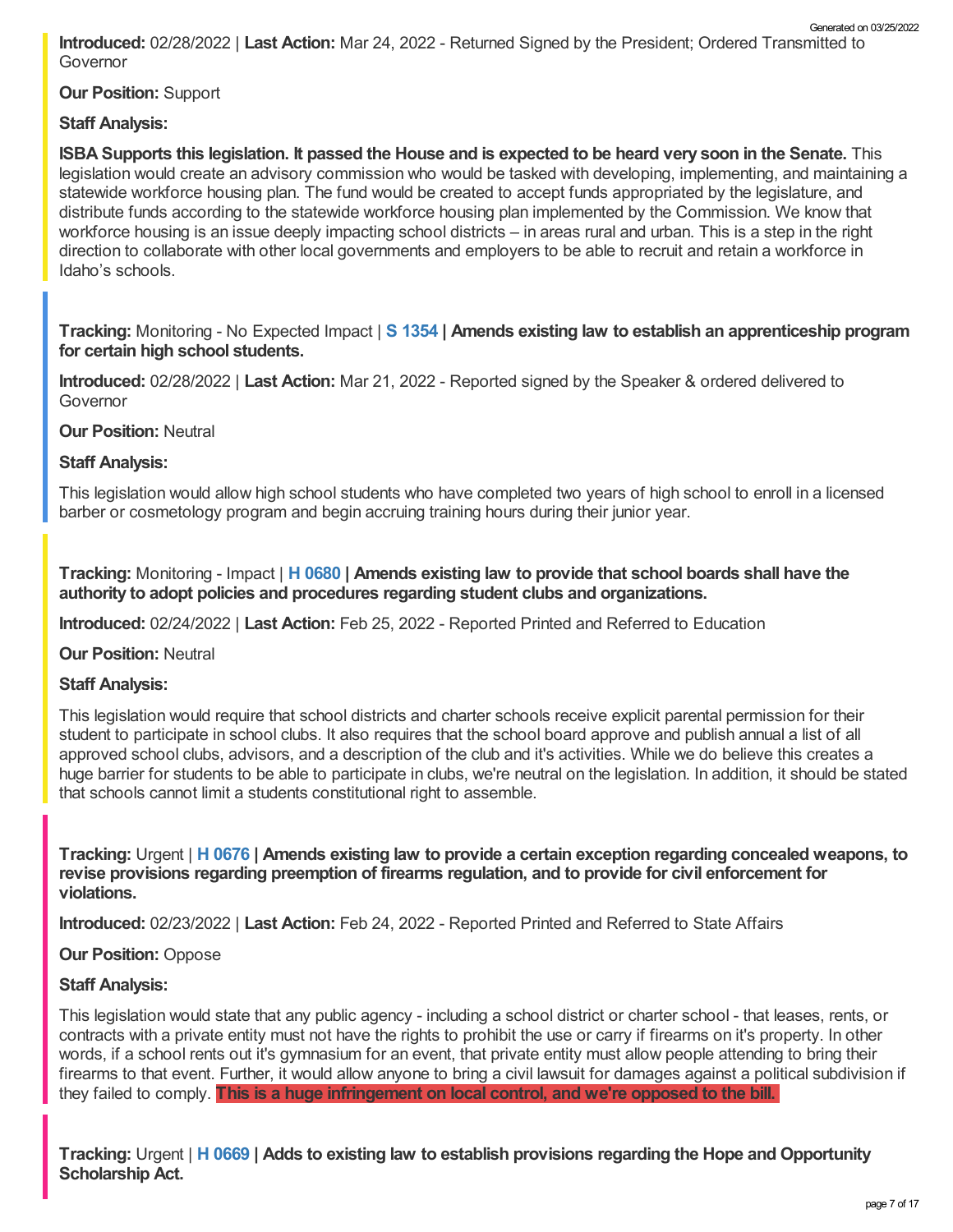**Our Position:** Oppose

## **Staff Analysis:**

GOOD NEWS! This bill is dead for the session. ISBA is opposed to school vouchers and any attempt to divert public, taxpayer dollars to private institutions. This legislation in particular is extremely broad, and doesn't even require the private school to be accredited. Want to know more about why we're opposed to school vouchers? Check out our blog post here: HB669 IS A [VOUCHER](https://www.idsba.org/blog/hb669-is-a-voucher-bill/) BILL (idsba.org). **Contact the committee here and tell them to vote "NO" on HB669: HEDU – Idaho State [Legislature](https://legislature.idaho.gov/sessioninfo/2022/standingcommittees/hedu/#hcode-tab-style2testimony-registration-remote-in-person)!**

**Tracking:** Monitoring - Impact | **H [0656](https://legislature.idaho.gov/sessioninfo/2022/legislation/H0656/) | Amends existing law to provide for placement on the career ladder of certain previously certified staff.**

**Introduced:** 02/16/2022 | **Last Action:** Mar 22, 2022 - Reported Signed by Governor on March 21, 2022 Session Law Chapter 83 Effective: 07/01/2022

#### **Our Position:** Support

#### **Staff Analysis:**

**Good news - this legislation passed the House and Senate unanimously**. This legislation helps more clearly place out of state teachers and administrators on Idaho's career ladder when they may not have the exact same evaluation framework or other criteria to make them eligible for movement. This is based on ISBA Resolution No. 1.

**Tracking:** Monitoring - Impact | **H [0655](https://legislature.idaho.gov/sessioninfo/2022/legislation/H0655/) | Amends existing law to provide for dyslexia intervention and screening programs in certain grades.**

**Introduced:** 02/16/2022 | **Last Action:** Feb 17, 2022 - Reported Printed and Referred to Education

#### **Our Position:** Neutral

## **Staff Analysis:**

This legislation defines "dyslexia" based on the definition from the International Dyslexia Association and directs the state department of education to implement a dyslexia handbook, which includes strategies and available resources and services to support students with dyslexia. It requires the state department of education to provide training for educators and to designate a dyslexia specialist to support reading improvement plans for students with dyslexia.

**Tracking:** ISBA Sponsored Bill | **H [0654](https://legislature.idaho.gov/sessioninfo/2022/legislation/H0654/) | Amends existing law to authorize certain professionals to work as school counselors.**

**Introduced:** 02/16/2022 | **Last Action:** Mar 22, 2022 - Reported Signed by Governor on March 22, 2022 Session Law Chapter Effective:

**Our Position:** Support

#### **Staff Analysis:**

**Good news - this legislation passed the House and Senate unanimously**. This legislation would add licensed professional counselors and licensed clinical professional counselors as individuals eligible to qualify as school counselors. This is based on ISBA [Resolution](https://www.idsba.org/wp-content/uploads/2021/12/02-Hiring-Flexibility-on-Licensed-Counselors.pdf) No. 2.

Tracking: Urgent | H [0653](https://legislature.idaho.gov/sessioninfo/2022/legislation/H0653/) | Adds to existing law to provide that a ballot question for a supplemental levy must be accompanied by a disclosure about the purposes for which the levy revenues will be used and to provide that **school districts must use levy revenues for the purposes identified in the disclosure.**

**Introduced:** 02/16/2022 | **Last Action:** Mar 01, 2022 - Introduced, read first time; referred to: State Affairs

**Our Position:** Neutral

**Staff Analysis:**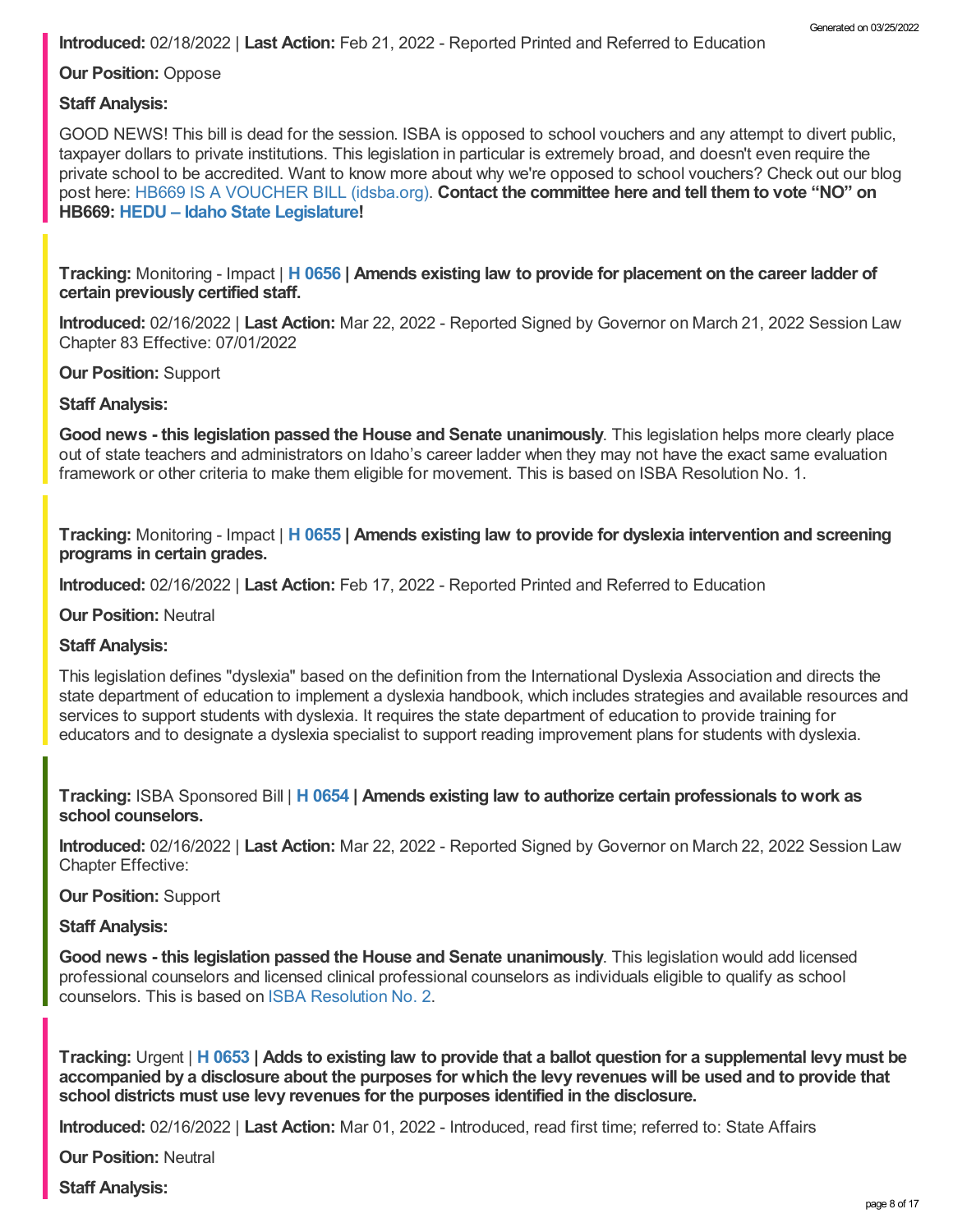This legislation would require additional levy disclosure, in that schools would be required to include a detailed purposes for the levy, and include the amount for each purpose. If you fail to comply, it would invalidate the levy. In addition, if you had more than a 10% various on the stated purpose on the ballot, the board would be required to hold a public hearing prior to taking action on using the levy dollars differently. Generated on 03/25/2022

# Tracking: Urgent | H [0652](https://legislature.idaho.gov/sessioninfo/2022/legislation/H0652/) | Amends and adds to existing law to provide that funds appropriated for employee health insurance shall be used for such insurance and to provide for the payment of certain premiums by the **retirement board.**

**Introduced:** 02/16/2022 | **Last Action:** Feb 17, 2022 - Reported Printed and Referred to Education

## **Our Position:** Oppose

# **Staff Analysis:**

This legislation is sponsored by Rep. Horman and has two main components: first, it would mandate that the discretionary monies allocated for health insurance is spent *only* on health insurance, and if used for other purposes would revert back to the state. If they failed to make such reimbursement, the "misused funds" would be deducted from the district or schools next payment. If you used up to 90% for the health insurance money, you could retain the remaining amount but it must be used on health insurance the following year. **While we support the intent, we think there are substantial unintended consequences. ISBAGAC directed staff to address these concerns and in the meantime oppose to the first piece.** The second piece, which we are supportive of, ensures that all school employees can still use unused sick leave to pay for health insurance upon retirement. Contact: House Education [Committee](https://legislature.idaho.gov/sessioninfo/2022/standingcommittees/HEDU/) and your own local legislators.

Tracking: Urgent | H [0651](https://legislature.idaho.gov/sessioninfo/2022/legislation/H0651/) | Amends existing law to require drug testing and criminal background tests for certain **teachers.**

**Introduced:** 02/16/2022 | **Last Action:** Mar 03, 2022 - Filed in Office of the Chief Clerk

**Our Position:** Oppose

## **Staff Analysis:**

**Good news - this legislation died on the House floor.** This legislation would require a school district and charter to drug test substitute teachers prior to their hire. **ISBA is opposed.** While we're certainly opposed to all employees being under the influence on school property, this feels like we're violating privacy rights of parents and community members who are stepping up to serve a need. In addition, there is no fiscal note so districts would have to pay for the additional cost. Most schools and districts have policies in place that require drug testing on suspicion, and that process has seemingly worked well.

## **Tracking:** Urgent | **H [0650](https://legislature.idaho.gov/sessioninfo/2022/legislation/H0650/) | Amends existing law to revise provisions regarding curricular materials adoption committees.**

**Introduced:** 02/16/2022 | **Last Action:** Mar 24, 2022 - Delivered to Governor at 10:45 a.m. on March 24, 2022

**Our Position:** Neutral

# **Staff Analysis:**

This legislation changes the curricular materials adoption committees to a required committee, and outlines that it must consist of 12 members – 3 teachers, 1 board member, 1 administrator, 1 community member, and 6parents of children attending school. ISBA GAC voted to oppose only the prescriptiveness of the committee, it could place a very difficult burden on small districts and charters to recruit that many people to the committee. **The good news is that Senate** Education sent the bill to the amending order to provide more flexibility on the makeup of the committee, thus **we've switched our position to neutral.**

**Tracking:** Urgent | **H [0649](https://legislature.idaho.gov/sessioninfo/2022/legislation/H0649/) | Amends existing law to require approval of supplemental material.**

**Introduced:** 02/16/2022 | **Last Action:** Feb 17, 2022 - Reported Printed and Referred to Education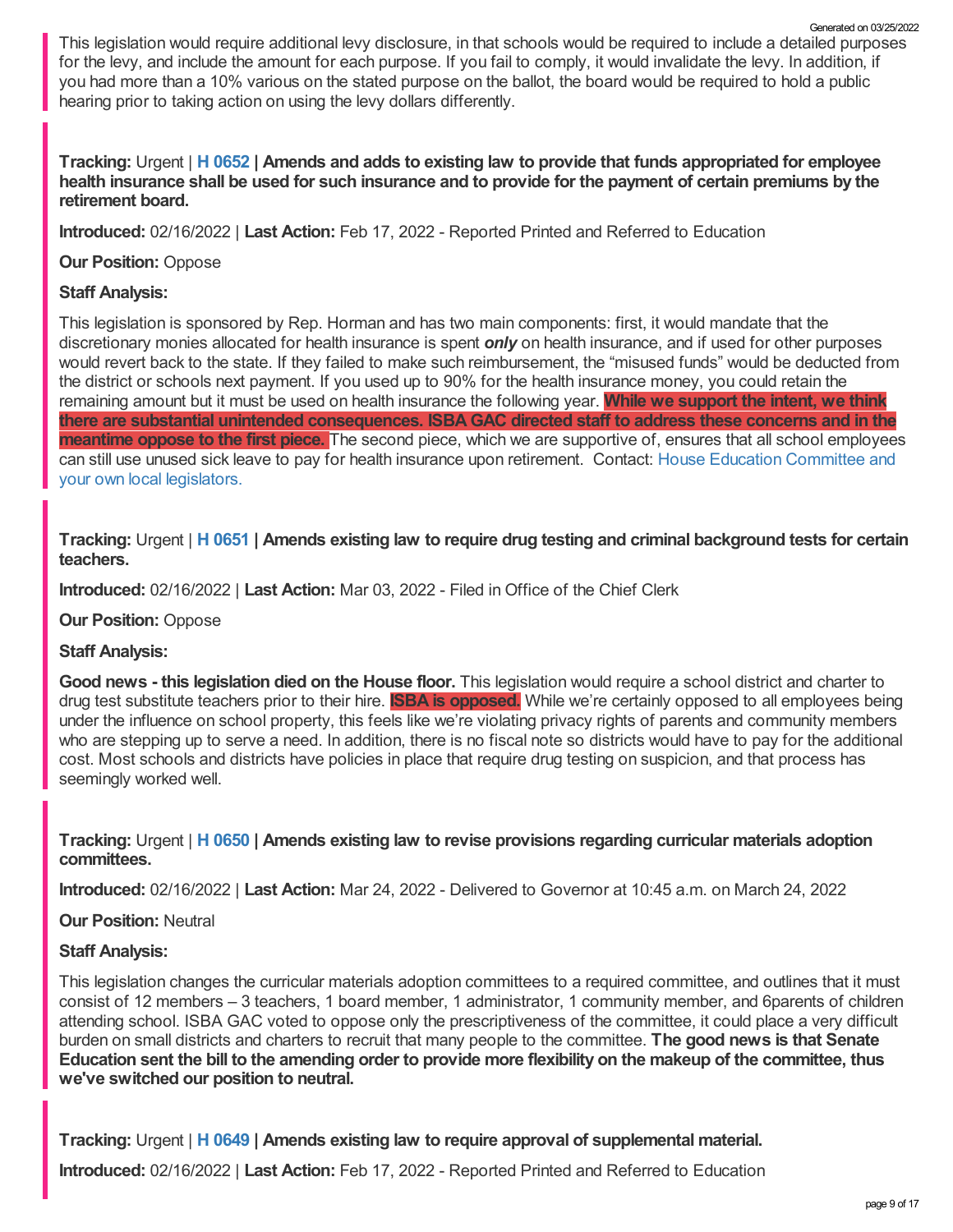# **Our Position:** Oppose

# **Staff Analysis:**

This legislation would require school boards to approve *all* supplemental materials teachers use in classrooms. **ISBA GAC voted to oppose.** While we don't disagree with the intent, this could be a logistical nightmare for a volunteer board to meet regularly to approve a discussion, article, or idea in the classroom. Teachers are already expected to adhere to Idaho's professional standards and are evaluated on components to avoid outrageous curriculum in classrooms. Further, we have grievance processes in place for these types of issues and believe are best handled at the local level. Contact: House Education [Committee](https://legislature.idaho.gov/sessioninfo/2022/standingcommittees/HEDU/) and your own local legislators.

**Tracking:** Urgent | **H [0627](https://legislature.idaho.gov/sessioninfo/2022/legislation/H0627/) | Amends existing law to provide for enrollment-based funding and to allow for alternative education programs.**

**Introduced:** 02/14/2022 | **Last Action:** Feb 15, 2022 - Reported Printed and Referred to Education

## **Our Position:** Support

## **Staff Analysis:**

This would change Idaho permanently to allocating support unites based on FTE Enrollment, instead of Average Daily Attendance. This is how we've essentially been funded the last two years, it's a much more accurate way to count students. ISBA supports this legislation.

Tracking: Urgent | H [0607](https://legislature.idaho.gov/sessioninfo/2022/legislation/H0607/) | Amends existing law to provide that the commission may adopt certain rules and to **revise provisions regarding joint lotteries.**

**Introduced:** 02/14/2022 | **Last Action:** Mar 21, 2022 - Reported Signed by Governor on March 18, 2022 Session Law Chapter Effective:

**Our Position:** Support

# **Staff Analysis:**

Good news - this passed the House and Senate! SBA is in strong support of this legislation. This legislation ensures that Idaho can still remain in the Multi State Lottery Association and play Powerball - Idaho's most popular lottery game. Idaho schools receive significant amount of support for facility upgrades and bond/levy equalization. Without this legislation, Idaho would no longer be eligible to have Powerball and those funds would be at risk.

**Tracking:** Monitoring - Impact | **S [1318](https://legislature.idaho.gov/sessioninfo/2022/legislation/S1318/) | Amends existing law to establish provisions regarding certain kindergarten students.**

**Introduced:** 02/14/2022 | **Last Action:** Feb 15, 2022 - Reported Printed; referred to Education

**Our Position:** Oppose

# **Staff Analysis:**

1318 says that support units for kindergarten students who only enroll in a half-day program – but, who meet certain conditions – can be counted as a 'full-day' student if they participate in kindergarten screeners or assessments are provided evidence-based supplementary materials, and if the student is not proficient ay enroll in a 3 to 5 in-person summer school. **We have some concerns with this legislation and will address them with the sponsor.**

**Tracking:** Monitoring - Impact | **S [1317](https://legislature.idaho.gov/sessioninfo/2022/legislation/S1317/) | Adds to existing law to establish a kindergarten savings account.**

**Introduced:** 02/14/2022 | **Last Action:** Feb 15, 2022 - Reported Printed; referred to Education

**Our Position:** Oppose

## **Staff Analysis:**

Sen. Thayn has two interesting ideas for Full-Day Kindergarten. 1317 creates a kindergarten savings account and is contingent if the legislature funds full-day Kindergarten. It would direct the State Board to create a program where a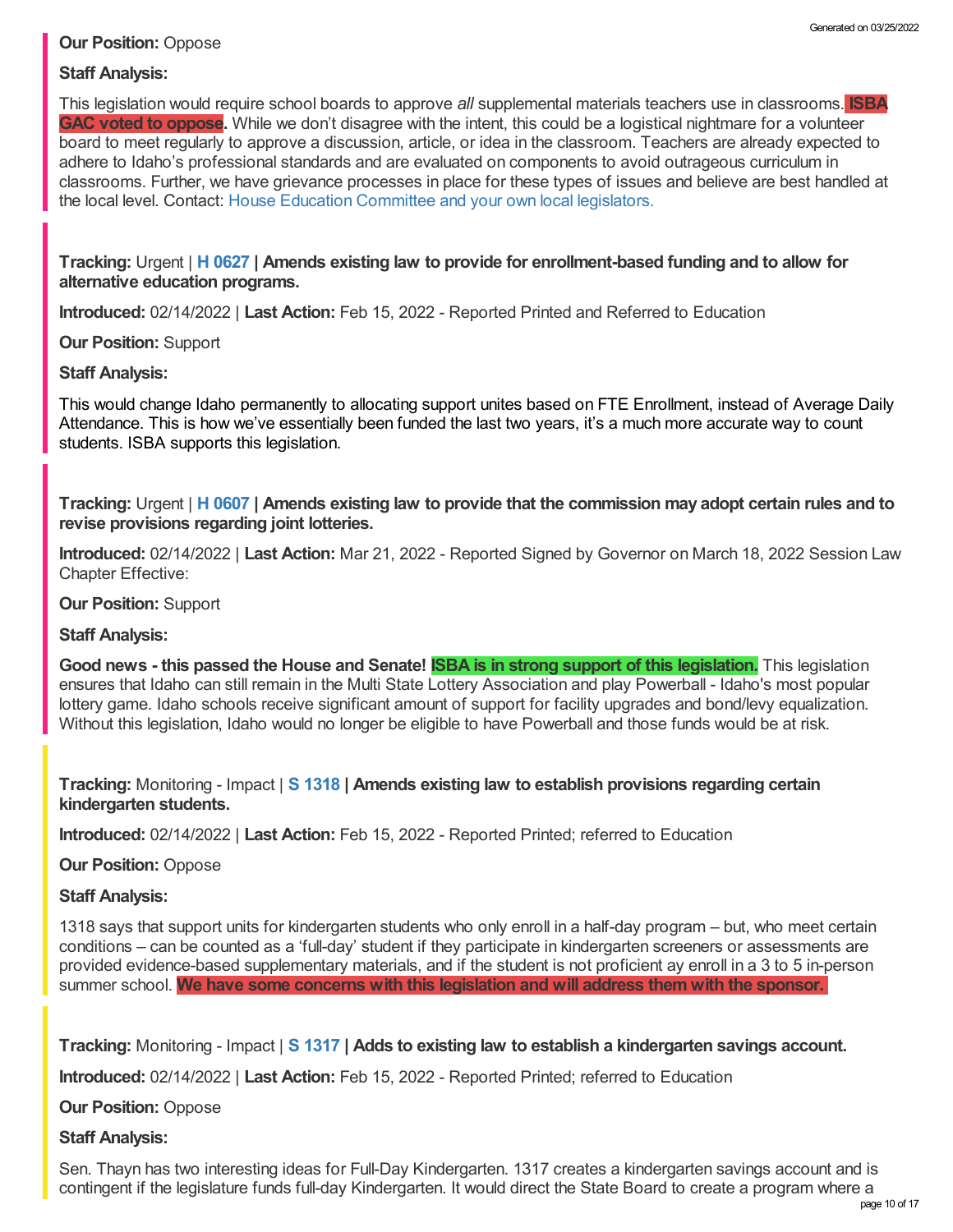parent or legal guardian can apply to the school district or charter to withdraw funds to be used for certain approved expenses – such as technology, curriculum, therapies, or other expenses approved by the state Board The account essentially functions as a government-authorized accounts that allow families to spend government funds on a variety of education-related costs for kindergarten families. The student is only eligible be up to \$1,000 at first, but receive another \$500 if they pass the spring IRI with a 'proficient' or better score. The school or district also receives \$500 for administrative costs, including the IRI. **ISBA has concerns and will address them with the sponsor.**

## **Tracking:** Urgent | **S [1315](https://legislature.idaho.gov/sessioninfo/2022/legislation/S1315/) | Amends existing law to provide for full-day kindergarten and to revise provisions regarding certain support units and funding distributions.**

**Introduced:** 02/14/2022 | **Last Action:** Feb 15, 2022 - Reported Printed; referred to Education

## **Our Position:** Support

## **Staff Analysis:**

This proposal is based on a proposal passed by the State Board of Education and creates the calculated formula to allow for the funding of full-day kindergarten. It would cost between \$42 million and \$46 million annually, if an estimated 80% of school districts and charter schools take part in full-day kindergarten. Participation in full-day kindergarten by districts and schools would be still optional, and it does not change the fact that kindergarten in general is still optional for parents and legal guardians. **S**omething important to note, this bill would prohibit school districts from paying for fullday kindergarten with maintenance and operations levies. This bill also requires that full-day kindergarten programs use evidence-based teaching methods and includes a parental engagement component. **ISBA is in support of this legislation and urges you contact your own local legislators and Senate [Education](https://legislature.idaho.gov/sessioninfo/2022/standingcommittees/SEDU/)**

Tracking: Monitoring - Impact | S [1302](https://legislature.idaho.gov/sessioninfo/2022/legislation/S1302/) | Amends and adds to existing law to provide sales tax revenues to school **districts and to revise provisions regarding school levy authority.**

**Introduced:** 02/11/2022 | **Last Action:** Feb 14, 2022 - Reported Printed; referred to Local Government & Taxation

**Our Position:**

**Staff Analysis:**

**Tracking:** Monitoring - Impact | **S [1291](https://legislature.idaho.gov/sessioninfo/2022/legislation/S1291/) | Charter Certificate Bill - Amends existing law to provide alternative methods of obtaining certain certifications.**

**Introduced:** 02/10/2022 | **Last Action:** Mar 21, 2022 - Reported signed by the Speaker & ordered delivered to Governor

**Our Position:** Neutral

# **Staff Analysis:**

ISBA is neutral on this legislation. Like House Bill 221 from last year, this allows local charter school boards to create a charter-specific certificate. Requirements are that you hold a bachelor's degree and/or CTE certificate, but you aren't required to be doing an alternate route to certification. It is only allowed at charter schools, and only transferrable from charter to charter via MOU. It also allows the charter to create their on professional development in substitute of the State Board of Education.

**Tracking:** Monitoring - Impact | **S [1290](https://legislature.idaho.gov/sessioninfo/2022/legislation/S1290/) | Adds to existing law to establish the Rural and Underserved Educator Incentive Program.**

**Introduced:** 02/10/2022 | **Last Action:** Mar 21, 2022 - Reported signed by the Speaker & ordered delivered to Governor

## **Our Position:** Support

## **Staff Analysis:**

This bill has bi-partisan support and establishes a rural educator incentive program for high-need or rural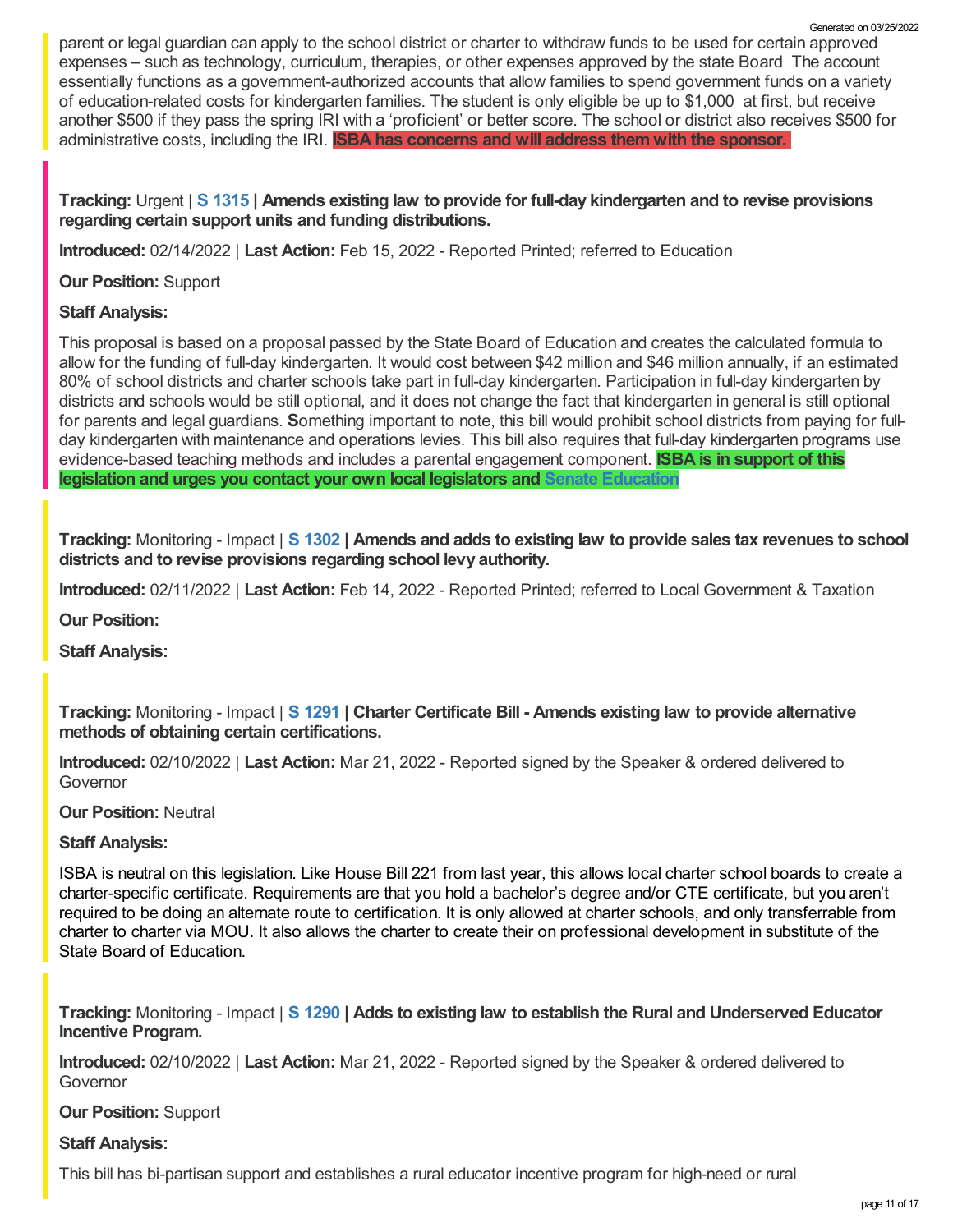districts/charters. It would provide a maximum amount of eligible funding that gradually increases for the number of years the educator stays in the high need or rural district/charter. Funds could be used for loan repayments, additional degrees, or other education costs. This passed the Senate and is awaiting a hearing in the House. House Education and ask for their support of the bill.

Tracking: Monitoring - Impact | H [0571](https://legislature.idaho.gov/sessioninfo/2022/legislation/H0571/) | Amends existing law to allow school buses to travel up to 70 miles per **hour on the interstate.**

**Introduced:** 02/09/2022 | **Last Action:** Mar 21, 2022 - Returned from Senate Failed; Filed in the office of the Chief Clerk

## **Our Position:** Neutral

## **Staff Analysis:**

This legislation would supercede Idaho's Standards for School Bus Drivers and allow them to drive 70 miles per house on the interstate, instead of the 65 mile per hour rule currently. **This legislation died on the Senate floor by a vote of 16-19.**

**Tracking:** Monitoring - Impact | **H [0566](https://legislature.idaho.gov/sessioninfo/2022/legislation/H0566/) | Amends existing law to revise the definition of "property or resources."**

**Introduced:** 02/08/2022 | **Last Action:** Mar 24, 2022 - Reported Signed by Governor on March 23, 2022 Session Law Chapter Effective:

## **Our Position:** Neutral

## **Staff Analysis:**

This legislation amends the "Public Integrity in Elections Act" to clarify that public property that during certain times and manners that are available to the general public *may* be used by a political, provided that the space is provided to all political parties in a fair and equal manner.

**Tracking:** Monitoring - Impact | **H [0555](https://legislature.idaho.gov/sessioninfo/2022/legislation/H0555/) | Change to PERSI Contribution for School Employees - Amends, adds to, and repeals existing law to provide for the contribution rates and reemployment of school members.**

**Introduced:** 02/08/2022 | **Last Action:** Mar 24, 2022 - Delivered to Governor at 10:45 a.m. on March 24, 2022

**Our Position:** Neutral

## **Staff Analysis:**

After hearing a concern on the cost of Return to Work for certain school employees, PERSI is bringing this which creates a new class for school employees. It doesn't change the contribution rate, but it could allow the PERSI Board to consider a contribution rate. If approved, the PERSI board is prepared to reduce the general member rate but keep the teacher rate the same as it is today. It also allows ALL retired public employees to be eligible for Return to Work – meaning, retired city officials could work for schools without creating an issue on the PERSI fund and vice versa. If passed, PERSI plans to provide a lot of information to you all via webinar and his roadshows.

**Tracking:** Monitoring - Impact | **S [1280](https://legislature.idaho.gov/sessioninfo/2022/legislation/S1280/) | Amends and adds to existing law to establish programs for dyslexia.**

**Introduced:** 02/08/2022 | **Last Action:** Feb 17, 2022 - Read First Time, Referred to Education

## **Our Position:** Neutral

# **Staff Analysis:**

This legislation has the intended purposes of more readily identifying children who are living with dyslexia. It would first define dyslexia, and then align Idaho's Literacy Achievement and Accountability Act to be assessed for characteristics in dyslexia. It would also establish a list of evidence-based screening and intervention tools for schools to use, and assure educators are receiving professional development and technical assistance for better serving children with dyslexia.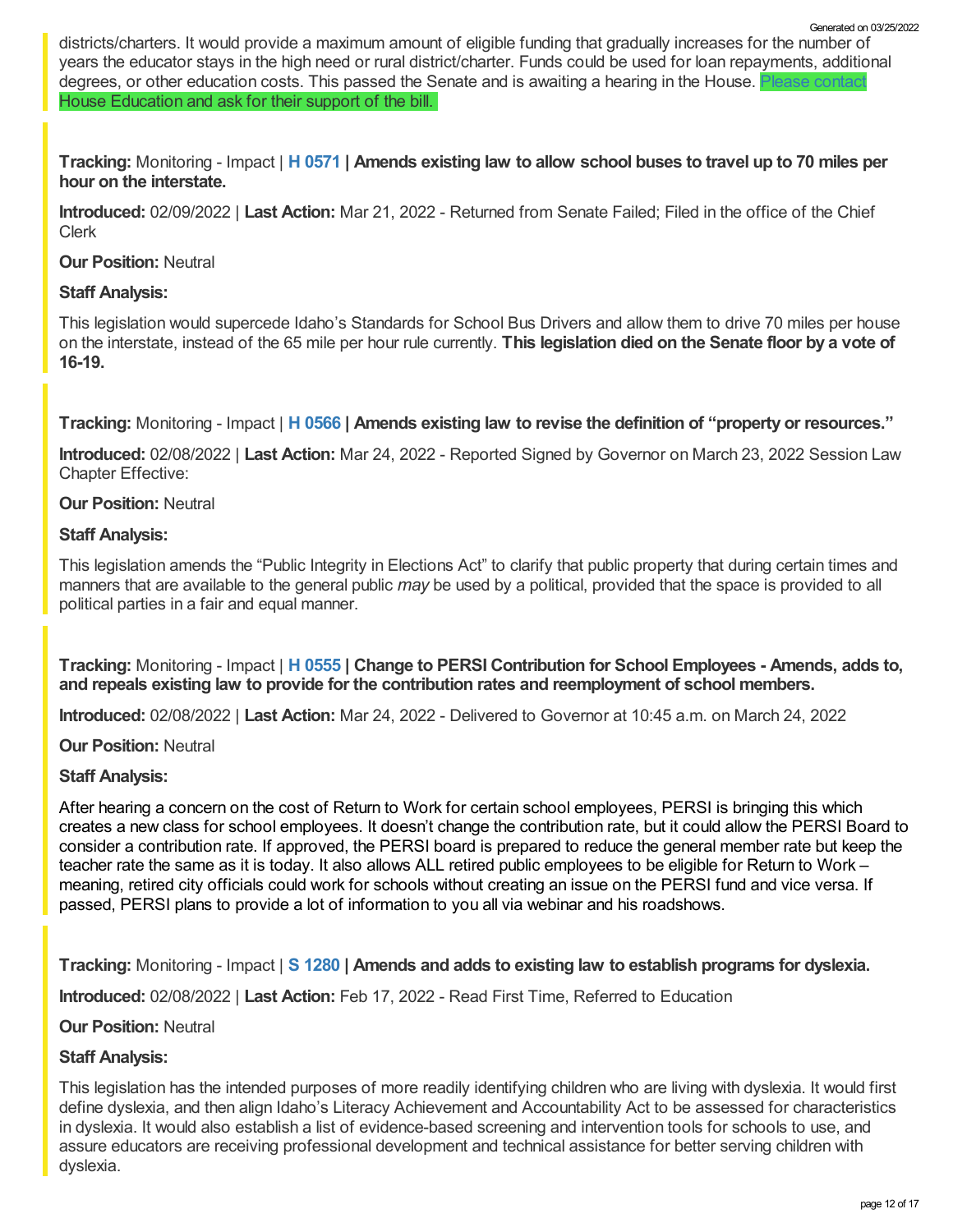**Tracking:** Monitoring - Impact | **H [0545](https://legislature.idaho.gov/sessioninfo/2022/legislation/H0545/) | Repeals and adds to existing law to remove the Public Charter School Debt Reserve Fund and to provide for a revolving loan fund.**

**Introduced:** 02/07/2022 | **Last Action:** Feb 18, 2022 - Introduced, read first time; referred to: Education

#### **Our Position:** Neutral

#### **Staff Analysis:**

ISBA is neutral on this legislation. This would create a "revolving loan" fund at the state where charter schools could obtain lower interest rates on loans. There are limitations. For example, the school must pass certain financial provisions, bring at least \$1,000,000 in private or public grants, and demonstrate it has a commitment from al ender to provide a minimum of 20% project financing.

**Tracking:** Monitoring - Impact | **H [0544](https://legislature.idaho.gov/sessioninfo/2022/legislation/H0544/) | Amends existing law to provide for placement on the career ladder of certain staff for those previously certified out of state.**

**Introduced:** 02/07/2022 | **Last Action:** Feb 08, 2022 - Reported Printed and Referred to Education

**Our Position:**

**Staff Analysis:**

**Tracking:** Monitoring - No Expected Impact | **H [0533](https://legislature.idaho.gov/sessioninfo/2022/legislation/H0533/) | Amends existing law to allow for certain employees to continue to receive master educator premiums.**

**Introduced:** 02/04/2022 | **Last Action:** Mar 21, 2022 - U.C. previously held until March 21, 2022, be Held at the Desk

**Our Position:** Neutral

#### **Staff Analysis:**

This legislation creates a retroactive clause for approximately 23 school administrators who did the work and *received* the Master Educator Premium, but were ineligible to receive years two or three of the premium once they became an administrator. The Master Educator Premium program was phased out in 2020 when the Advanced Professional Rung was added to the career ladder. It's retroactive and has minimal impact. **This legislation was vetoed by the Governor.**

**Tracking:** Monitoring - Impact | **H [0531](https://legislature.idaho.gov/sessioninfo/2022/legislation/H0531/) | Adds to existing law to provide for the protection of certain monuments and memorials.**

**Introduced:** 02/04/2022 | **Last Action:** Feb 16, 2022 - Introduced, read first time; referred to: State Affairs

**Our Position:** Oppose

#### **Staff Analysis:**

ISBA is opposed to this bill using the guiding principal of Local Governance, sometimes called Local Control. This legislation would say that no political subdivision can alter, relocate, or remove any historical monument or memorial without the two-thirds vote approval from the Idaho State Historical Society - including bridges, schools, parks, or any other public area. It also requires that the Governor, Speaker of the House, President Pro Tem, and Minority Leadership in the House and Senate to be notified, and it may require them to go before the House and Senate State Affairs committees in the legislature. While we do appreciate that this years' version does allow some exceptions for construction or repair, we believe that local school boards should have the authority to work with their community on these issues, and not rely on a supermajority vote of a non-elected body. **Who to contact**: this bill passed the House State Affairs committee and is on the House floor. Contact your House member!

Tracking: Monitoring - Impact | S [1271](https://legislature.idaho.gov/sessioninfo/2022/legislation/S1271/) | Paying Down Levies Bill - Amends and adds to existing law to provide for **state support of discretionary spending by school districts.**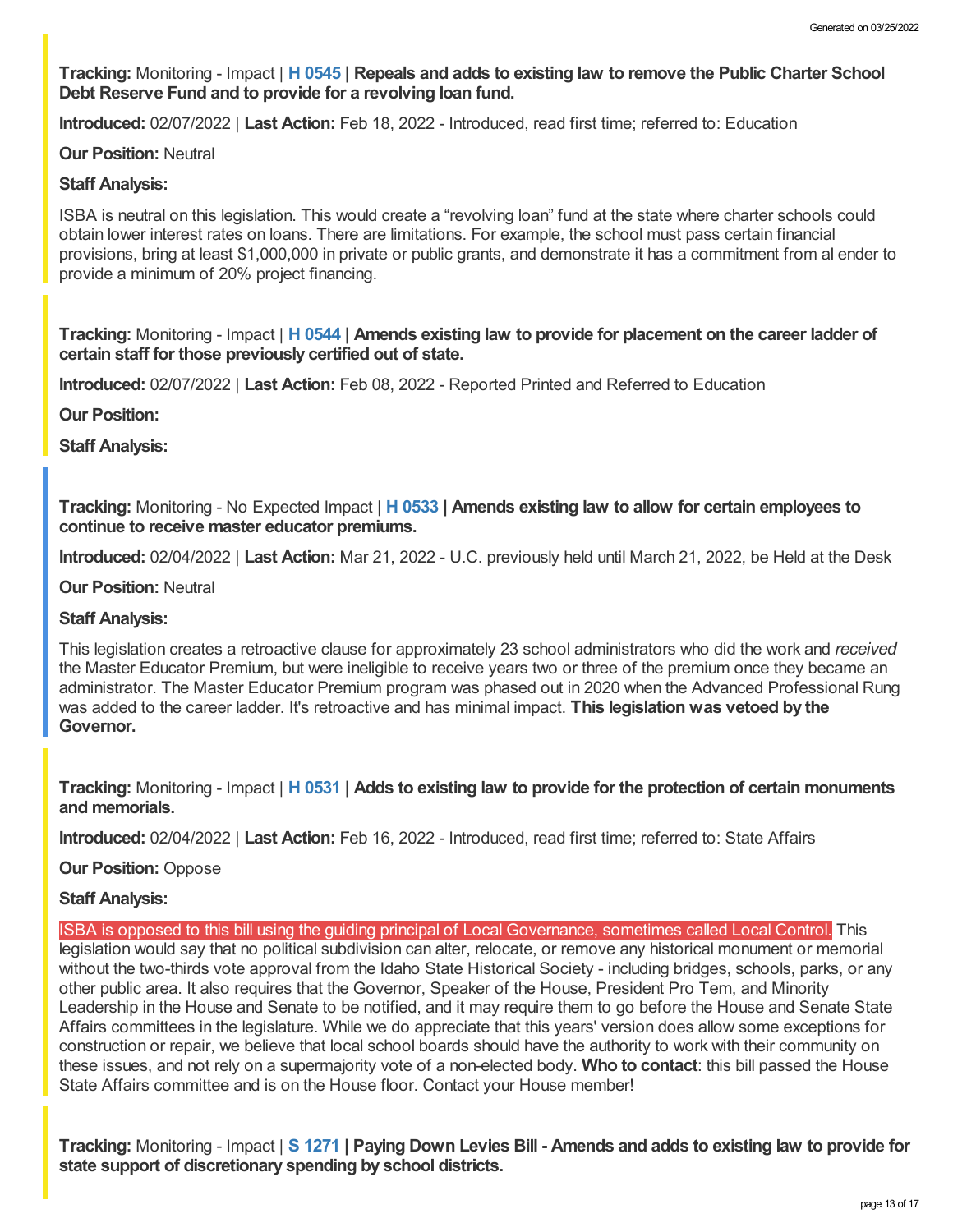**Introduced:** 02/04/2022 | **Last Action:** Feb 07, 2022 - Reported Printed; referred to Education

**Our Position:** Support

mittee to support this legislation.

**Staff Analysis:**

This bill would appropriate additional funds to schools on a per-student for discretionary purposes. However, if a school is collecting a levy, they would be required to use at least 75% of it to provide property tax relief. Everything else would be directed by the school board. ISBA has always advocated for more state support for school districts so there is less reliance on [supplemental](https://legislature.idaho.gov/sessioninfo/2022/standingcommittees/SEDU/) levies just to meet day-to-day operational needs. Please contact the Senate Education

**Tracking:** Monitoring - Impact | **H [0514](https://legislature.idaho.gov/sessioninfo/2022/legislation/H0514/) | Adds to existing law to establish provisions regarding the prohibition of mask mandates.**

**Introduced:** 02/02/2022 | **Last Action:** Feb 16, 2022 - U.C. to be returned to State Affairs Committee

**Our Position:** Oppose

**Staff Analysis:**

ISBA is opposed to this legislation using the principle of Local Governance, sometimes known as Local Control. This legislation would prevent any local government - including school districts and charter schools - from requiring facial coverings or masks. Just like the ISBA would oppose a bill that would mandate the school board to require masks, we are opposed to bills that take away a school board's authority to do so. We believe that local school boards should have the ability to make decisions on these issues the way that they and their community feel is best. **Who to contact:** House State Affairs [Committee.](https://legislature.idaho.gov/sessioninfo/2022/standingcommittees/HSTA/)

**Tracking:** Monitoring - Impact | **H [0512](https://legislature.idaho.gov/sessioninfo/2022/legislation/H0512/) | Amends existing law to prohibit holding another bond election within 11 months of a failed bond election.**

**Introduced:** 02/02/2022 | **Last Action:** Feb 18, 2022 - Introduced, read first time; referred to: State Affairs

**Our Position:** Oppose

**Staff Analysis:**

**ISBA is opposed to this legislation and it requires a call to action!** Once again, the House State Affairs committee introduced a bill that would place limits on local officials from placing a failed bond question on the ballot again for 11 months. Our members have brought resolutions for over 2 decades to reduce the supermajority requirement on facility bonds – something that is increasingly more difficult to achieve. This impedes efforts even further. It also came the day after the Joint Legislative Oversight Committee released their report on school facilities – in which they reported many eye-opening findings in their analysis, including an estimation that it would take upwards of \$874 million to get Idaho's school buildings to "good" condition. **Call to Action: please contact Senate State Affairs!**

**Tracking:** Monitoring - No Expected Impact | **S [1261](https://legislature.idaho.gov/sessioninfo/2022/legislation/S1261/) | Adds to existing law to provide for the installation of adult content filters on tablets and smart phones.**

**Introduced:** 02/02/2022 | **Last Action:** Feb 03, 2022 - Reported Printed; referred to State Affairs

**Our Position:** Neutral

**Staff Analysis:**

This legislation would require manufacturers of "Internet Capable Devices" - including tablets, computers, and phones to install and activate technology that enables parents to make filtering decisions for their children.

**Tracking:** Monitoring - Impact | **S [1255](https://legislature.idaho.gov/sessioninfo/2022/legislation/S1255/) | Adds to existing law to establish the Empowering Parents Grant Program, which provides funds to eligible students for certain education expenses.**

**Introduced:** 02/02/2022 | **Last Action:** Mar 01, 2022 - Session Law Chapter 13 Effective: 03/01/2022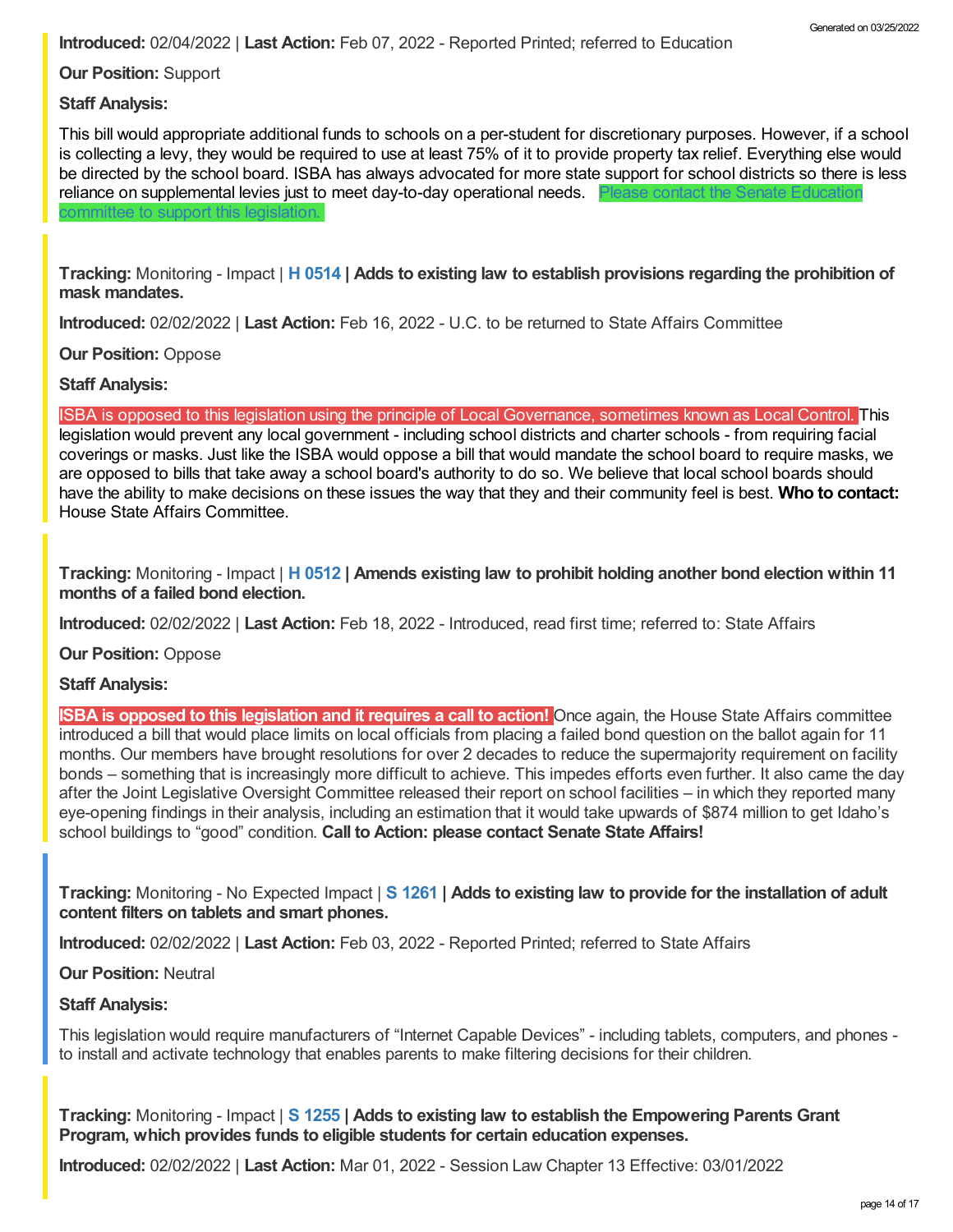# **Our Position:** Support

# **Staff Analysis:**

This bill was signed into law. This is a grant program for low-income families to use towards eligible education expenses for their kids. There is an income threshold starting with \$60,000 for the first 30 days, \$75,000 for the next 30 days. The program is open to all households regardless of income after that. Each student would be eligible for a \$1,000 grant, and each family is capped at \$3,000 total. It passed the Senate and now heads to House Education for a hearing.

**Tracking:** Monitoring - Impact | **S [1238](https://legislature.idaho.gov/sessioninfo/2022/legislation/S1238/) | Adds to existing law to provide for the self-directed learner designation.**

**Introduced:** 01/26/2022 | **Last Action:** Mar 01, 2022 - Session Law Chapter 12 Effective: 07/01/2022

## **Our Position:** Support

## **Staff Analysis:**

ISBA supports this legislation, formerly known as SB1226. This legislation - sponsored by Senate Education Chairman Sen. Steven Thayn (R- Emmett) - allows students to request and teachers to designate students as a .self-directed learner.. It's a mastery-type bill that says students can have more flexibility in their day to day schedule, but it would still require them to meet the school or district's graduation requirements. It provides a lot of latitude to teachers and districts to ensure this happens. The biggest piece is that students who are designated are still counted as a 1.0 Full Time Equivalent , so it has no impact on your budget. It passed the Senate, and passed out of House Education unanimously.

## **Tracking:** Monitoring - Impact | **H [0461](https://legislature.idaho.gov/sessioninfo/2022/legislation/H0461/) | Amends existing law to revise eligibility requirements for the Armed Forces and Public SafetyOfficer Scholarship.**

**Introduced:** 01/25/2022 | **Last Action:** Mar 09, 2022 - Reported Signed by Governor on March 8, 2022 Session Law Chapter 29 Effective: 07/01/2022

## **Our Position:** Support

## **Staff Analysis:**

This is a bipartisan bill that amends Idaho's scholarship for military families who has a parent or spouse die in combat to add that they can be eligible if their parent or spouse dies in training or in their line of service. The change stems from a recent tragedy where three members of Idaho's National Guard died in a Blackhawk helicopter exercise, and the bill sponsors realized that their children wouldn't be eligible for the scholarship because they didn't die in combat. This bill is signed into law.

**Tracking:** Monitoring - Impact | **H [0444](https://legislature.idaho.gov/sessioninfo/2022/legislation/H0444/) | Amends 2021 session law to extend a sunset date to July 1, 2023.**

**Introduced:** 01/18/2022 | **Last Action:** Feb 28, 2022 - Reported Signed by Governor on February 24, 2022 Session Law Chapter 9 Effective: 07/01/2022

## **Our Position:** Support

## **Staff Analysis:**

ISBA Supports this legislation. It passed the House and Senate Committee, and is awaiting a full vote in the Senate. This legislation extends the "sunset" - also known as the 'repeal' date - of the Coronavirus Liability Immunity Act. It protects school districts and charter schools from litigation that arise out of COVID-19 infections. Since it's original passage during the Extraordinary Session of 2020, they have extended the sunset date at least once. This legislation extends it until July 1, 2023, extending it from July 1, 2022.

## **Tracking:** Urgent | **H [0443](https://legislature.idaho.gov/sessioninfo/2022/legislation/H0443/) | Adds to existing law to create the Public School Health Insurance Fund.**

**Introduced:** 01/18/2022 | **Last Action:** Feb 09, 2022 - Reported Signed by Governor on February 8, 2022 Session Law Chapter 3 Effective: 07/01/2022

#### **Our Position:** Support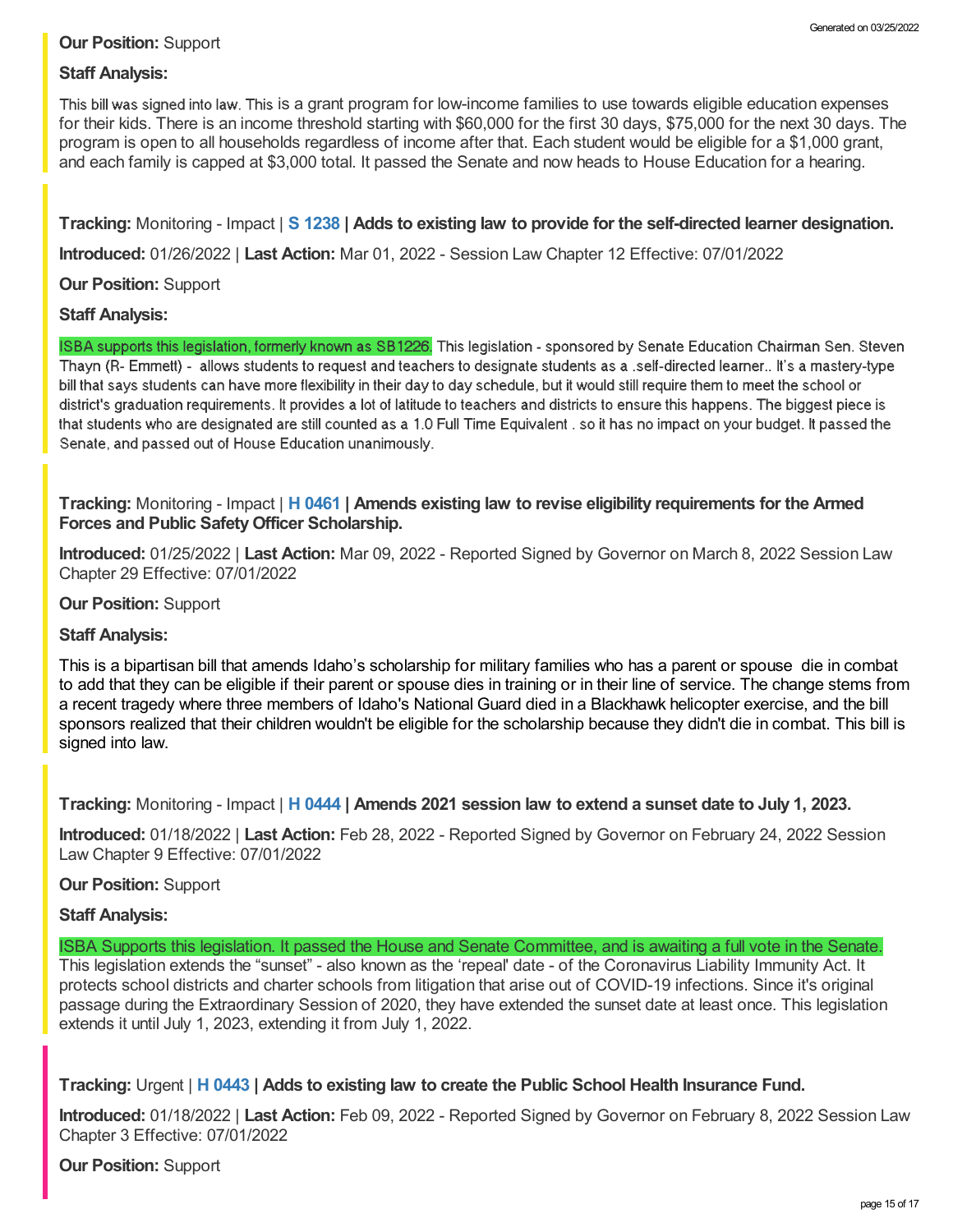# **Staff Analysis:**

**This bill passed the Senate overwhelmingly, and is now on the Governor's Desk!** This legislation creates a dedicated fund for the purpose of funding the one-time amount required for public schools to buy in to the state's medical and dental insurance plan. The creation of the fund does not *require* school districts and charter schools to buyin to the plan, but creates the necessary resources to do so if you choose. Schools and districts would have two-years to utilize these funds to join the state pool. This has broad support from the Education Stakeholder groups, and is a recommendation from Governor Little. It also has a strong list of bi-partisan co-sponsors. It was opposed by a few insurance companies and the Idaho Freedom Foundation. ISBA has long advocated for the resources necessary for schools to join the state insurance pool - and this would create the opportunity for you to do that. It does also phase out the leadership premium allocation, which we know many have liked. However, it has strong support to offset the loss of these funds with a larger increase in other areas of the public schools budget that can benefit *all* employees. **Please wait for more information from the Idaho Department of Administration for information on the State's health plan.**

Tracking: Urgent | HCR [0027](https://legislature.idaho.gov/sessioninfo/2022/legislation/HCR027/) | States findings of the Legislature and rejects certain rules of the State Board of **Education relating to Idaho content standards.**

**Introduced:** 01/13/2022 | **Last Action:** Jan 14, 2022 - Reported Printed and Referred to Education

**Our Position:** Oppose

## **Staff Analysis:**

No update from last week. This concurrent resolution would reject - in their entirety - Idaho's content standards for English Language Arts, Math, and Science. It was introduced and is paired with HB437. **Based on 2022 ISBA** Resolution No. 5, the ISBA is opposed to this rejection. The ISBA is not opposed to a review and proposed revision of content standards, but without an independent review of the changes in the proposed revisions, it **could create fiscal instability and wreck havoc on our educators ability to implement the standards. Content standards drive everything at the local level from curricular materials adoption, to teacher professional development, and assessments. The ISBA respectfully requests a thorough analysis about what has changed within each content section, and once determined, requests an appropriate time frame and financial resources** for school districts and charter schools to implement these new standards in a predictable and stable manner.<br>Who to contact: House Education [Committee](https://legislature.idaho.gov/sessioninfo/2022/standingcommittees/HEDU/).

**Tracking:** Monitoring - Impact | **H [0436](https://legislature.idaho.gov/sessioninfo/2022/legislation/H0436/) | Amends existing law to revise the individual and corporate income tax rate and to provide for an income tax rebate.**

**Introduced:** 01/12/2022 | **Last Action:** Feb 07, 2022 - Reported Signed by Governor on February 4, 2022 Session Law Chapter 1 Effective: Retroactive to 01/01/2022 SECTION 1 -3; 02/04/2022 SECTION 4

## **Our Position:** Neutral

#### **Staff Analysis:**

This legislation consolidates the income tax brackets from five to four, lowers each rate, and makes it retroactive to January 1, 2022. Additionally, it lowers the income tax rates to 6% retroactively, and provides a one-time tax rebate of \$350 million, returning 12% of 2020 personal income tax - or \$75 for each taxpayer and dependent - whichever is greater. Because it has a possible impact to Idaho's general fund, ISBA is monitoring impact. However, we are neutral to the bill.

Please contact Misty, Quinn, or Catherine if you have any questions.